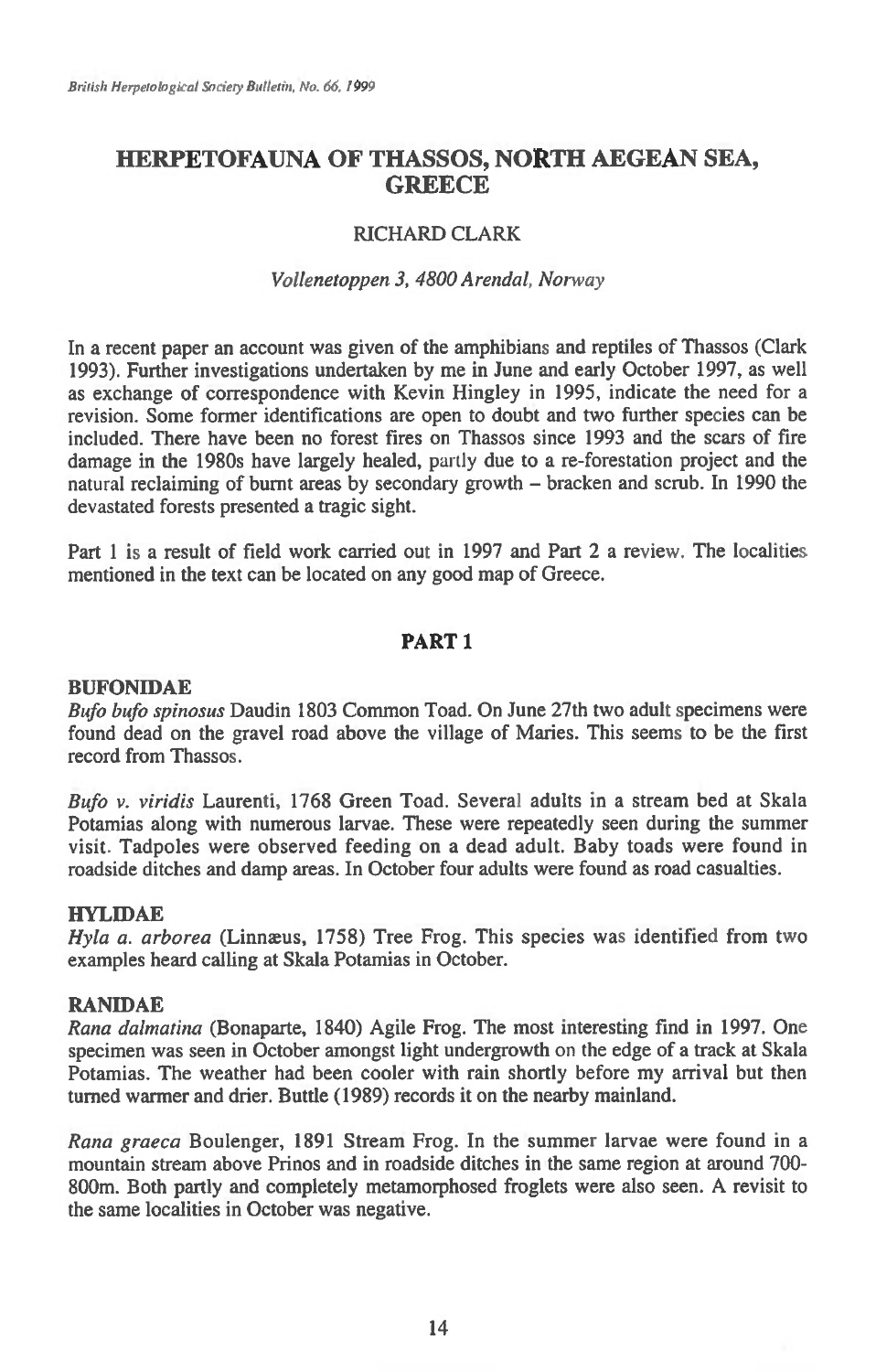*Rana r. ridibunda* (Pallas, 1771) Marsh Frog. Not found in the summer but common in October in the river running from Theologos to Potos, both juveniles of the current year and adults, the largest being about 12cm in length. The colouration varied: brown to brilliant green; none had a light vertebral stripe. In a mountain stream one adult was seen which was dull olive in colour with black bars on the limbs and dorsum.

## **TESTUDINIDAE**

*Testudo graeca ibera* (Linnaeus, 1758) Spur-thighed Tortoise. Six adults were found in the summer: three adults on a track between the villages of Panayia and Potamia and two near a river amongst thick vegetation above the village of Maries. At Skala Potamias tortoise tracks were found on the sand dunes behind the beach. One tortoise had heavy tick infestation. None were found in October.

## **ANGU1DAE**

*Ophisaurus apodus thracius* (Obst, 1978) Glass Snake. Common in the summer when 12 adults were found, five living, the others either as road casualties or deliberately killed. The largest measured 90 cm in total length but this was the only live example caught. Not found above about 300m altitude.

## **LACERTIDAE**

*Lacerta v. viridis* (Laurenti, 1768) Green Lizard. Abundant both in the summer and the autumn. In October juveniles greatly exceeded the number of adults. Most young were plain brown though some had a trace of dorso-lateral striping. The adults varied in coloration and markings: males often brilliant green with black stippling, females green, olive, brown or green on the first half of the body, brown on the latter either with or without the dorso-lateral striping. Found in the lowlands and well in to the mountains but generally where there was vegetation and often near water. Open rocky and dry habitats were shunned.

*Ophisops elegans macrodactylus* (Berthold, 1842) Snake-eyed Lizard. This species was only found in October and then in small numbers. Seven were seen at Alyki, two at Potos and one close to Theologos. This lizard prefers dry, well-exposed sites with broken ground in the vicinity of low scrub and isolated bushes. Damp localities, dense vegetation and heavily shaded regions are avoided. These habitat requirements restrict its distribution on Thassos.

## **COLUBRIDAE**

*Coluber jugularis caspius* (Gmelin, 1789) Whip Snake. Four specimens were seen in the summer, three of which had been killed. The single living example measured 135 cm and was found at Skala Potamias, the others in low-lying localities in the same region. In October a further three dead specimens were encountered and a freshly cast skin about 100cm in length, also near Skala Potamias.

*Malpolon monspessulanus insignitus* (Hermann 1758) Montpellier Snake. Seven examples found in the summer, but only two alive. Five of these, including three juveniles, were seen between Kinara and Astris. The remaining two were observed in the central mountains at over 700 m.

*Natrix n.persa* (Linnæus, 1758) Grass Snake. An interesting find since records of this snake on Thassos are few. Two specimens were seen in a mountain stream, at the same locality as *R.graeca* tadpoles, in late June. The neck patches were a deep yellow, and the body barring dark. Total lengths around 50 cm.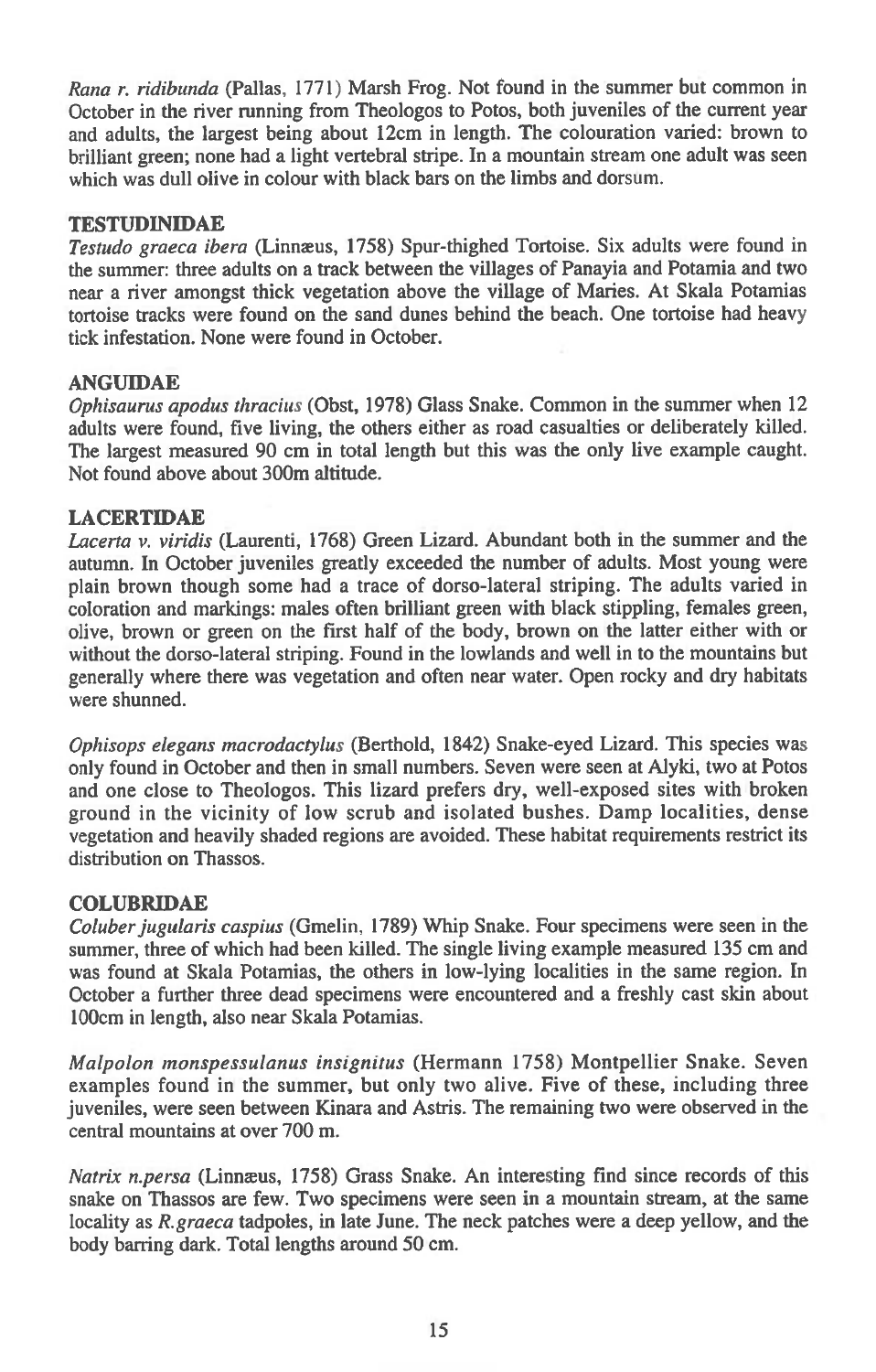#### PART 2

The checklist is divided into two parts:  $A$  – confirmed records,  $B$  – dubious records. It is evident that Thassos has been neglected compared with other islands (groups) and much of the information listed in Ondrias (1968) and Chondropoulos (1986, 1989) is based on old records, in many cases pre-war. Some species are seldom encountered, either due to seasonal preferences, or scarcity. Especially can be mentioned *Typhlops vermicularis*  representing the first case and *Tenuidactylus kotschyi* the second. In recent years significant contributions have been made by Yeomans and Laister who visited Thassos in May 1989 and 1990, probably the optimum month. Comments are given for species which are of special interest or where there lingers doubt as to identity.

#### **LIST A**

**BUFONIDAE** *Bufo bufo spinosus* Common Toad. *Bufo v. viridis* Green Toad. **HYLIDAE** *Hyla a. arborea* Tree Frog;

**RANIDAE** *Rana. dalmatina* Agile Frog. *Rana graeca* Stream Frog. *Rana r. ridibunda*  Marsh Frog

**EMYDIDAE** *Mauremys caspica rivulata* Stripe-necked Terrapin

**TESTUDINIDAE** *Testudo graeca ibera* Spur-thighed Tortoise

**GEKKONIDAE** *Hemidactylus t. turcicus* Turkish Gecko. *Tenuidactylus kotschyi bibroni* Naked-fingered Gecko. Both these species seem uncommon.

**ANGUIDAE** *Anguis fragilis colchicus* Slow Worm — listed by Chondropoulos (1986) quoting Cyren (1993) and Werner (1938) but not found in recent years. *Ophisaurus apodus thracius* Glass Snake.

**LACERTIDAE** *Lacerta v. viridis* Green Lizard; *Ophisops elegans macrodactylus*  Snake-eyed Lizard.

**TYPHLOPIDAE** *Typhlops vermicularis* Worm Snake — first recorded *in* 1989 by Andrew Laister (Clark 1993).

**VIPERMAE** *Vipera amnzodytes meridionalis* Long-nosed Viper.

#### **LIST B**

**TESTUDINIDAE** Testudo marginata Marginated Tortoise. The inclusion of this species rests on the identification of a single specimen, agreeing with the description given in Arnold, Burton & Overton (1978), found by Laister in 1989. In deciding whether Laister's identification is correct one should remember a) old examples of *T.graeca*  resemble *T.marginata* b) Thassos lies outside the known range of *T.marginata.* The most northerly and easterly locality is from Mt. Vermion near Veroia in central Macedonia, at least 200 km. west of Thassos (Loumbourdis & Kattoulas 1983). However there are isolated reports of *T.marginata* from scattered localities outside the established range: the Cycladean islands of Paros (Clark, 1970), Milos (Cattaneo, 1984), Syros and Naxos as well as Chios (Dimitropoulos, 1987). The fact that these tortoises are fairly common on Chios led Dimitropoulos to the conclusion that they could have been deliberately introduced in historical times and managed to establish themselves. The occasional specimen that turns up on the Cyclades is more likely to have escaped from captivity or been released by its owner. If one accepts Laister's diagnosis then the occurrence of this species on Thassos is due to introduction.

**SCINCIIDAE** *Chalcides o.ocellatus* Eyed Skink. This species is not included in the herpetofauna of Thassos by Chondropoulos (1986). The species was supposedly sightidentified by Yeomans (Laister, pers.comm.) and also by a companion to Kevin Hingley in 1995. Hingley (pers.comm.) doubts this latter identification, suspecting confusion with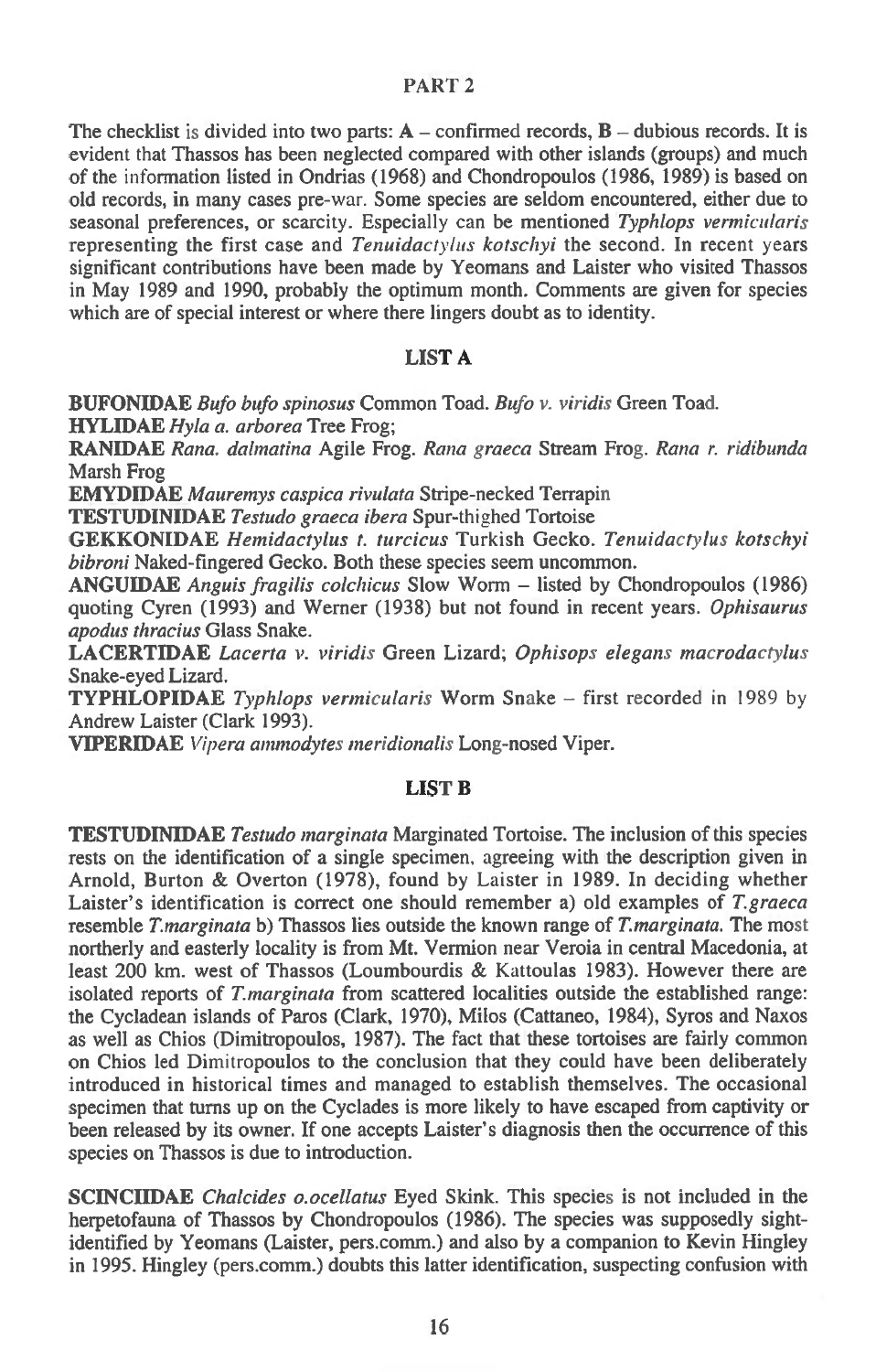*Lacerta viridis* which is quite variable in coloration, sometimes even orange in ground colour. On the unsatisfactory nature of these observations I feel that more evidence is needed to establish the occurrence of this lizard on Thassos.

**LACERTIDAE** *Podarcis t.taurica* Balkan Wall Lizard. According to Yeomans (1993), Laister (pers.comm.) and Hingley (pers.comm.) this species is common on Thassos. Again I suspect misidentification and confusion with young and half-grown *L.viridis.*  Despite several visits to Thassos I have never seen it although it occurs on the mainland (Buttle, 1989; Clark unpublished). A subspecies. *L.t. thassopoulae,* occurs on Thassopoula island between Thassos and the mainland port of Keramoti.

**COLUBRIDAE** *Coronella austriaca* Smooth Snake. Gruber (1979) states that this species "could with certainty be expected also on Thassos" based on the occurrence of this snake on neighbouring Samothraki. Since Samothraki has some species which do not occur on Thassos viz. *Lacerta trilineata, Podarcis muralis, Podarcis erhardii*, and *Elaphe longissima* it seems unwise to make assumptions.

*Elaphe quatuorlineata sauromates* Four-lined Snake. Listed by Chondropoulos (1989) who quotes Gruber (1979). If this species occurs it is rare. This is so on the mainland Kordges & Hemmer, (1987), a fact that I can confirm. Despite many investigations in northern Greece I have only found one specimen and that was just over the border in Turkish Thrace (Clark, 1973). In the summer of 1997 I found one example of the nominate form in the foothills of Vrontou mountain, village of Orini. Gruber's paper contains certain distributional errors, e.g. that *E.quatuorlineata* exists on the eastern Aegean islands. Here *Coluber nummifer (C.ravergieri)* has a wide distribution and has sometimes been mistakenly identified as *E.quatuorlineata,* e.g. on Kos (Lotze, 1977).

## **SUMMARY**

The herpetofauna of Thassos consists of 5 amphibians (2 toads, 3 frogs) and 14 reptiles (1 tortoise, I terrapin, 6 lizards, 6 snakes), a total of 19 species. The possibility that some of the species mentioned in List B may also occur brings the total to a potential 24. In addition a further two species need to be considered: *Ablepharus kitaibelli,* Snakeeyed Skink, and *Emys orbicularis,* European Pond Tortoise. As I have indicated (Clark, 1993) the apparent absence of the former species is curious considering its otherwise ubiquitous range. This little skink prefers cool, dampish situations and is most commonly found in the early spring and autumn. *E.orbicularis* has recently been recorded from Samothraki (Broggi, 1988) where it is sympatric with *Mauremys caspica.* 

## **REFERENCES**

- Arnold, E.N., Burton, J.A. & Overton, D.W. (1978). A *field guide to the reptiles and amphibians of Britain and Europe.* Collins, London & Glasgow.
- Broggi, M.F. (1988). Herpetologische Beobachtungen auf Samothraek. *Ber.Bot.- Zool.Ges Liechtenstein-Sargans-Werdenberg* **17,** 93-99.
- Buttle, D. (1989). Notes on Reptiles and Amphibians of Northeastern Greece and the island of Samothraki. *The British Herpetological Society Bulletin* **29,** 49-53.
- Cattaneo, A. (1984). Reperti erpetologici nelle Cicladi occidentali: *Testudo marginata a*  Milos, *Hemidactylus turcicus* ed *Elaphe situla* a Sifnos. *Natura* **75,** 1-4.

Chondropoulos, B.P. (1986). A checklist of the Greek reptiles. 1. The lizards. *Amphibia-Reptilia* **7,** 217-235.

Chondropoulos, B.P. (1989). A checklist of the Greek reptiles. 2. The Snakes. *Herpetozoa* **2** (1/2), 3-36.